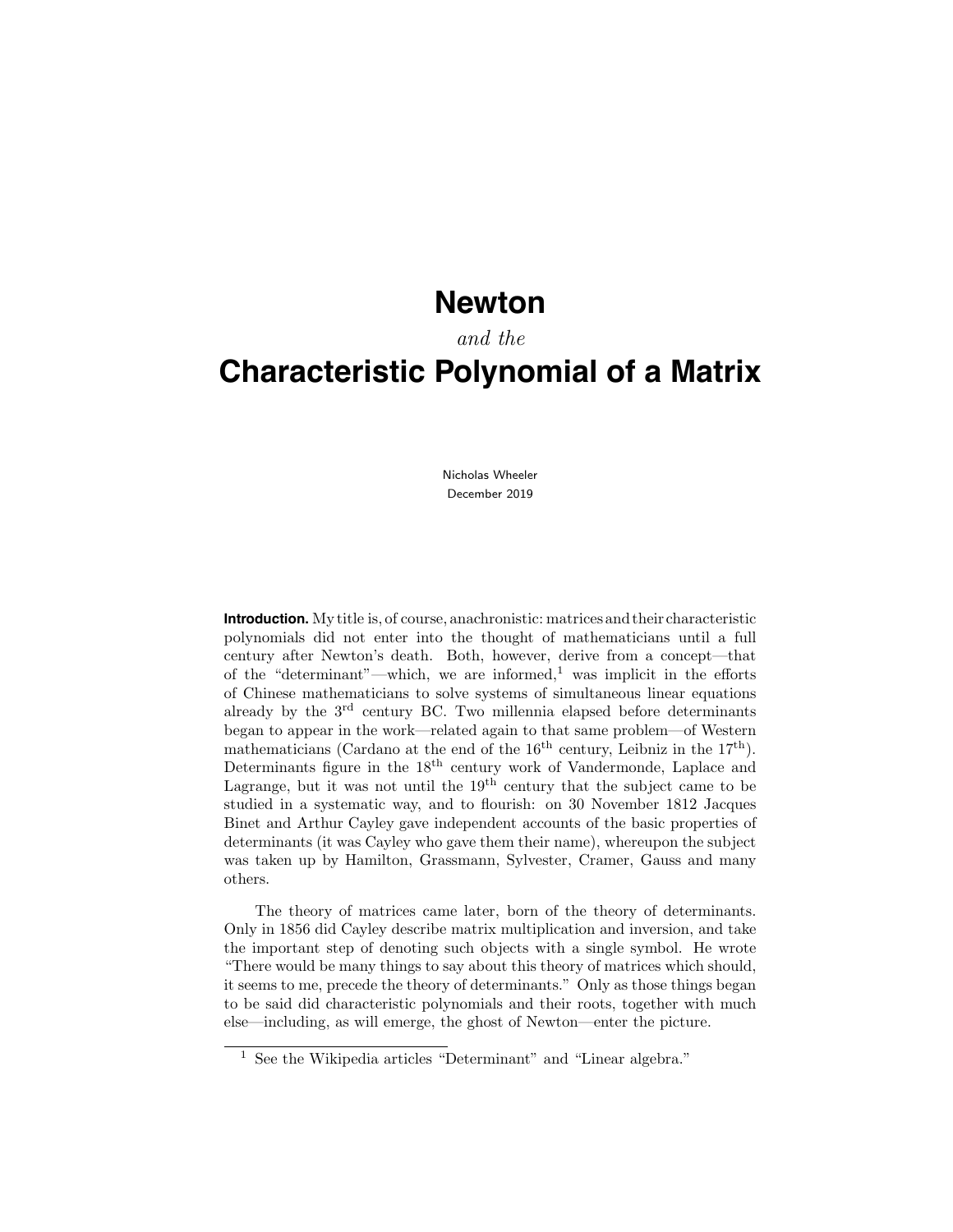**Foreshadowing things to come.** Let A be a 2×2 matrix:

$$
\mathbb{A} = \begin{pmatrix} a_{11} & a_{12} \\ a_{21} & a_{22} \end{pmatrix}
$$

Then

$$
\det \mathbb{A} = a_{11}a_{22} - a_{12}a_{21} \tag{1}
$$

$$
trA = a_{11} + a_{22}
$$
 (2.1)

$$
\text{tr}\mathbb{A}^2 = a_{11}^2 + 2a_{11}a_{22} + a_{22}^2 = (a_{11} + a_{22})^2 \tag{2.2}
$$

$$
\text{tr}\mathbb{A}^3 = a_{11}^3 + 3(a_{11} + a_{22})a_{12}a_{21} + a_{22}^3 \neq (a_{11} + a_{22})^3
$$

from which it follows in particular that

$$
\det \mathbb{A} = \frac{1}{2} \left[ (\text{tr}\,\mathbb{A})^2 - \text{tr}\,\mathbb{A}^2 \right] \tag{3}
$$

The characteristic polynomial is

$$
\det(\lambda \mathbb{I} - \mathbb{A}) = \lambda^2 - (a_{11} + a_{22})\lambda + (a_{11}a_{22} - a_{12}a_{21})
$$
  
=  $\lambda^2 - \lambda \text{tr}\mathbb{A} + \det \mathbb{A}$   
=  $\lambda^2 - \lambda \text{tr}\mathbb{A} + \frac{1}{2} [(\text{tr}\mathbb{A})^2 - \text{tr}\mathbb{A}^2]$  (4)

of which the roots (which we would find it difficult or impossible to write down in higher-dimensional cases) are

$$
\lambda_1 = \frac{1}{2} \left[ (a_{11} + a_{22}) + \sqrt{(a_{11} - a_{22})^2 + 4a_{12}a_{21}} \right]
$$
  
\n
$$
\lambda_2 = \frac{1}{2} \left[ (a_{11} + a_{22}) - \sqrt{(a_{11} - a_{22})^2 + 4a_{12}a_{21}} \right]
$$
\n(5)

These entail

$$
\lambda_1 + \lambda_2 = \text{tr}\mathbb{A} \tag{6.1}
$$

$$
\lambda_1 \lambda_2 = \det \mathbb{A} \tag{6.2}
$$

which also follow directly from comparison of (4) with

$$
\det(\lambda \mathbb{I} - \mathbb{A}) = (\lambda - \lambda_1)(\lambda - \lambda_2)
$$
  
=  $\lambda^2 - \lambda(\lambda_1 + \lambda_2) + \lambda_1\lambda_2$  (7)

In  $\lambda$ -language (3) has become

$$
\lambda_1 \lambda_2 = \frac{1}{2} \left[ (\lambda_1 + \lambda_2)^2 - (\lambda_1^2 + \lambda_2^2) \right] \tag{8}
$$

Newton—apparently unaware that he was duplicating/extending results that were known to Albert Girard (1595–1632) already by 1629—in about 1666 pioneered the theory of symmetric polynomials, and it is because  $\{\lambda_1, \lambda_2\}$ enter symmetrically into (6–8) that Newton enters the picture. My objective in these pages will be to indicate how **Newton's identitiies** illuminate the higherdimensional analogs of (6–8).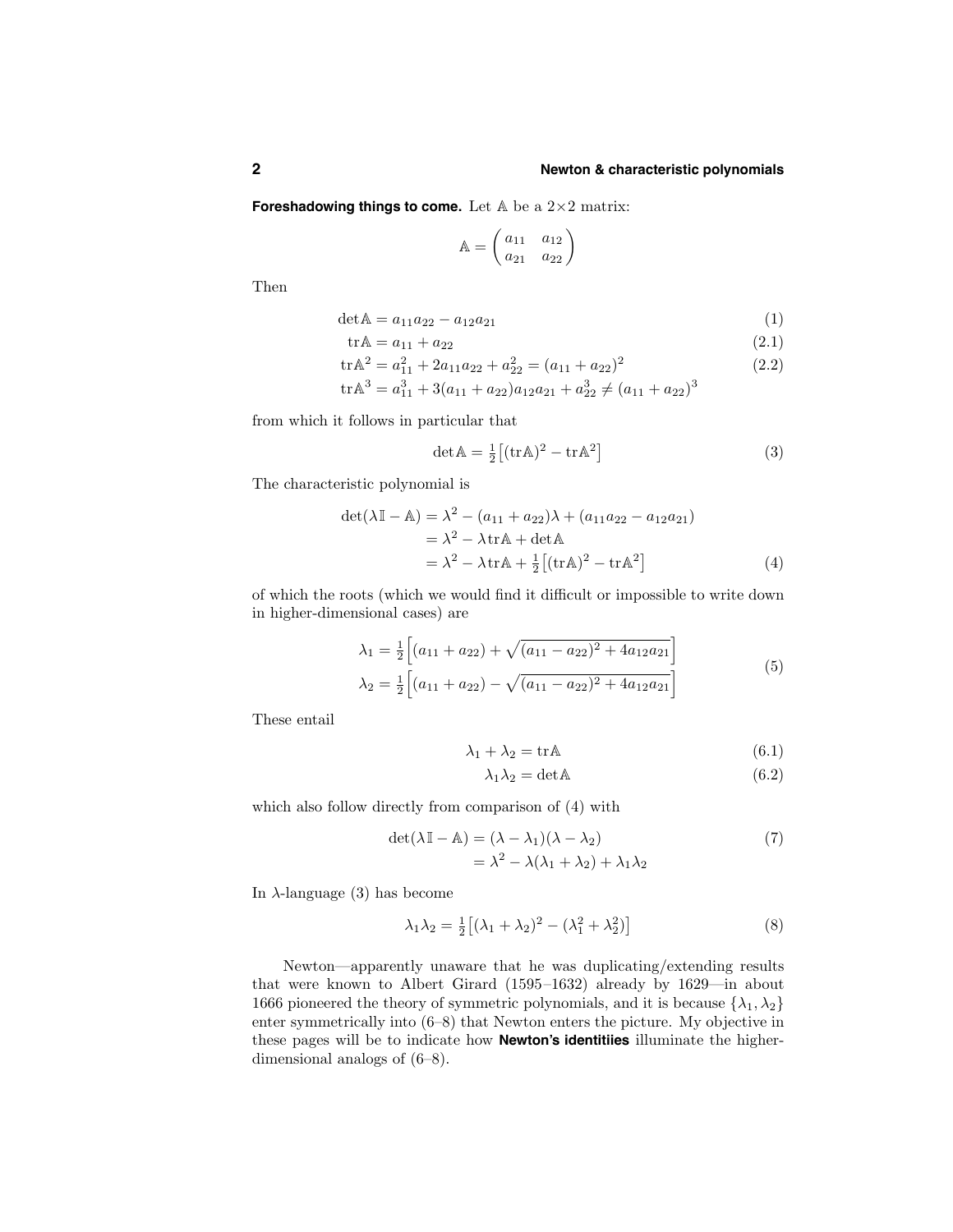#### **Plan of attack 3**

**Plan of attack: Tracewise construction of determinants.** If  $A$  is  $n \times n$  then the definition

$$
\det \mathbb{A} = \sum_{\mathcal{P}} (-)^{\mathcal{P}} a_{1k_1} a_{2k_2} a_{3k_3} \cdots a_{nk_n}
$$

—here  $\sum_{\mathcal{P}}$  signifies summation over all n! of the permutations

$$
\mathcal{P} = \left( \begin{array}{cccccc} 1 & 2 & 3 & \ldots & n \\ k_1 & k_2 & k_3 & \ldots & k_n \end{array} \right)
$$

and  $(-)^{\mathcal{P}}$  is the signature (parity) of  $\mathcal{P}$ —shows the determinant detA to be a profoundly *antisymmetric* function of the elements  $a_{ij}$  of  $A$ . On the other hand,

$$
\det \mathbb{A} = \lambda_1 \lambda_2 \cdots \lambda_n
$$

shows det A to be a profoundly *symmetric* function of the eigenvalues  $\lambda_i$  of A. A similarly constrasting distinction pertains to these descriptions

$$
\det(\lambda \mathbb{I} - \mathbb{A}) \quad vs. \quad \prod_{k=1}^{n} (\lambda - \lambda_k)
$$

of the characteristic polynomial.

To bring these consructions into harmony my strategy will be  $(i)$  to write

$$
\det(\lambda \mathbb{I} - \mathbb{A}) = \lambda^n + \sum_{m=1}^n D_m \lambda^{n-m}
$$

(ii) to develop  $D_m$  as a function of  $\{T_1, T_2, \ldots, T_m\} : T_k \equiv \text{tr} \mathbb{A}^k$ , and (iii) to use

$$
T_k \equiv \text{tr} \,\mathbb{A}^k = \lambda_1^k + \lambda_2^k + \cdots + \lambda_n^k
$$

Development of the coefficients  $D_m$  can be accomplished by an argument I devised in 1958 (thinking—mistakenly—that I was the first to venture down that trail<sup>2</sup>), and have on several occasions refined to serve a variety of applications. Most readily accessible is some material I wrote to be of service to Richard Crandall,<sup>3</sup> from which I will be content here simply to quote. The

 $2$  The first appears to have been Urbain Le Verrier (1811–1877), whose calculations led to the discovery of Neptune (1846) and to recognition of the anomalous precession of the perihelion of Mercury (1859). It was upon a foundation laid by Le Verrier that Dmitry Faddeev (1907–1989) erected the "Le Verrier-Faddeev characteristic polynomial algorithm."

<sup>3</sup> "A Mathematical Note: Algorithm for the efficient evaluation of the trace of the inverse of a matrix," (December, 1996). That paper provides refrences to several previous discussions of this material.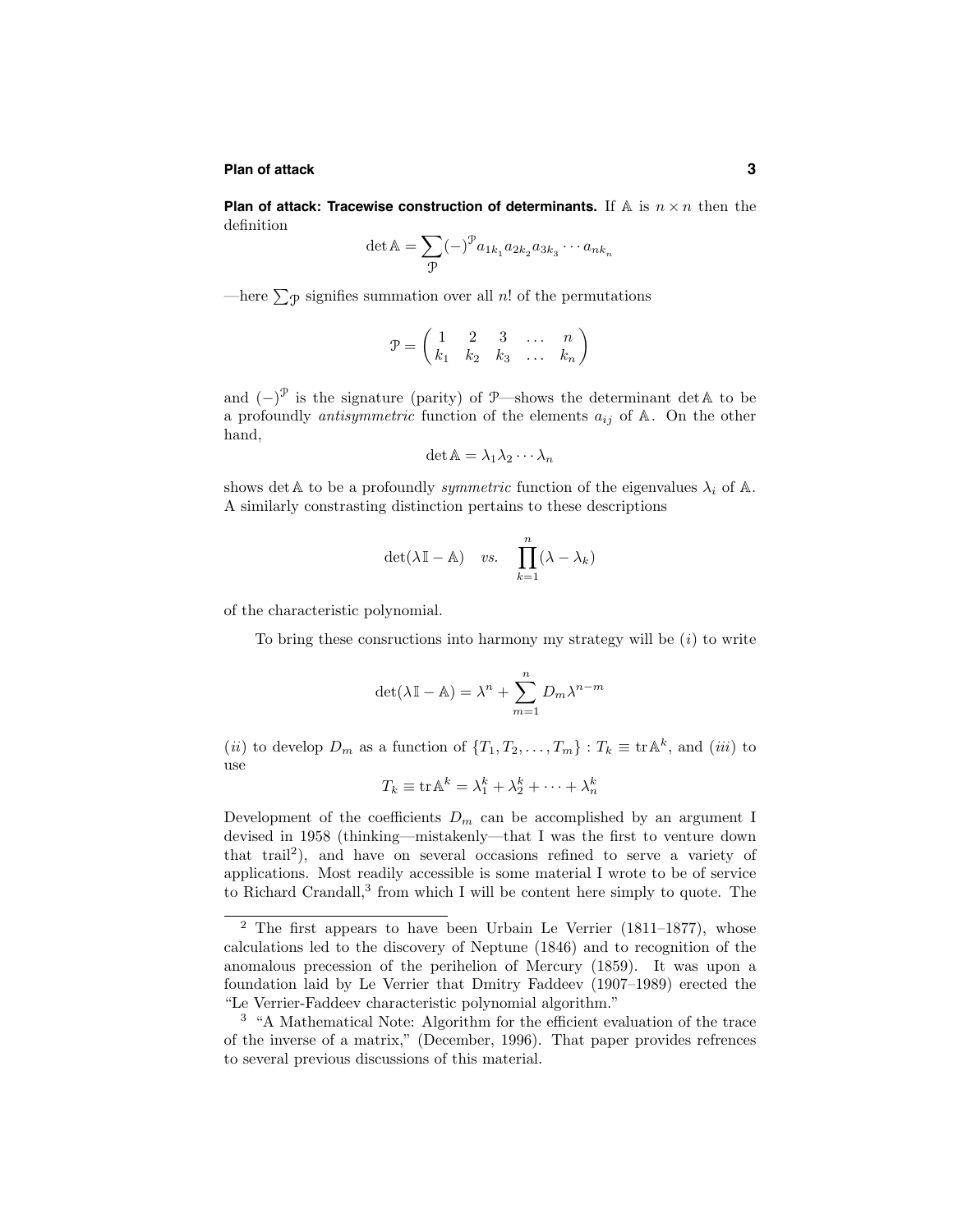argument proceeds

$$
\det(\lambda \mathbb{I} - \mathbb{A}) = \lambda^n \det(\mathbb{I} - x\mathbb{A}) : x \equiv 1/\lambda
$$
  
\n
$$
\det(\mathbb{I} - x\mathbb{A}) = \exp\left\{\text{tr}\log(\mathbb{I} - x\mathbb{A})\right\}
$$
  
\n
$$
= \exp\left\{-T_1x - \frac{1}{2}T_2x^2 - \frac{1}{3}T_3x^3 - \frac{1}{4}T_4x^4 - \cdots\right\}
$$
  
\n
$$
= 1 - \frac{1}{1!}\left[T_1\right]x
$$
  
\n
$$
+ \frac{1}{2!}\left[T_1^2 - T_2\right]x^2
$$
  
\n
$$
- \frac{1}{3!}\left[T_1^3 - 3T_1T_2 + 2T_3\right]x^3
$$
  
\n
$$
+ \frac{1}{4!}\left[T_1^4 - 6T_1^2T_2 + 3T_2^2 + 8T_1T_3 - 6T_4\right]x^4
$$
  
\n
$$
\vdots
$$
  
\n
$$
(-)^n\left[\text{stuff}\right]x^n
$$

giving

$$
\det(\lambda \mathbb{I} - \mathbb{A}) = \lambda^n - \frac{1}{1!} [T_1] \lambda^{n-1}
$$
  
+  $\frac{1}{2!} [T_1^2 - T_2] \lambda^{n-2}$   
-  $\frac{1}{3!} [T_1^3 - 3T_1 T_2 + 2T_3] \lambda^{n-3}$   
+  $\frac{1}{4!} [T_1^4 - 6T_1^2 T_2 + 3T_2^2 + 8T_1 T_3 - 6T_4] \lambda^{n-4}$   
:  
-  $(-)^n [\text{stuff}] \lambda^0$   
=  $\lambda^n + \sum_{m=1}^n D_m \lambda^{n-m}$ 

where the coefficients can be described

$$
D_m = (-)^m \frac{1}{m!} \begin{vmatrix} T_1 & T_2 & T_3 & T_4 & \dots & T_m \\ 1 & T_1 & T_2 & T_3 & \dots & T_{m-1} \\ 0 & 2 & T_1 & T_2 & \dots & T_{m-2} \\ 0 & 0 & 3 & T_1 & \dots & T_{m-3} \\ \vdots & \vdots & \vdots & \vdots & \ddots & \vdots \\ 0 & 0 & 0 & 0 & \dots & T_1 \end{vmatrix} ; m = 1, 2, \dots, n \quad (9.1)
$$

$$
= 0
$$

It is obvious that in the *n*-dimensional case  $D_n = (-)^n [\text{stuff}] = \det A$ , while  $D_{m>n} = 0$  is easily seen to follow from the Cayley-Hamilton theorem:

$$
\mathbb{A}^n + \sum_{m=1}^n D_m \mathbb{A}^{n-m} = \mathbb{O}
$$

In the case  $n = 2$  we recover (4).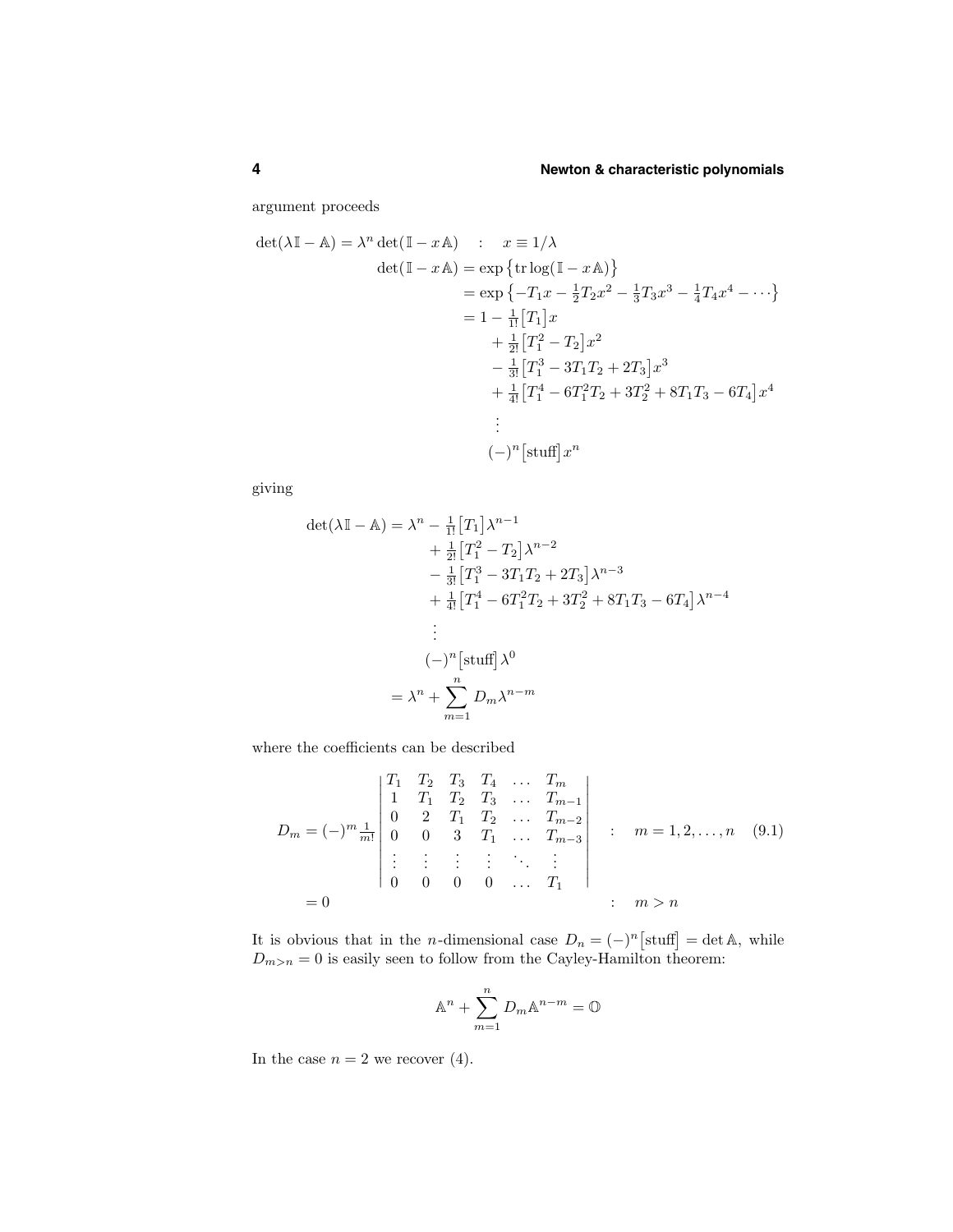#### **Passage to the eigenvalue representation 5**

**The eigenvalue representation.** The results developed on the preceding page are formulated in tems of the elements  $a_{ij}$  of A. But if A is diagonal, or can be brought to diagonal form by a similarity transformation S–1AS, it follows from this general property  $tr(AB) = trBA$ ) of the trace that (as was remarked already on page 3)

$$
T_k \equiv \text{tr}\,\mathbb{A}^k = \lambda_1^k + \lambda_2^k + \dots + \lambda_n^k \tag{9.2}
$$

the validity of which is actually unrestricted.<sup>4</sup> On the other hand, we have

$$
\det(\lambda \mathbb{I} - \mathbb{A}) = \prod_{k=1}^{n} (\lambda - \lambda_k) = \lambda^n - \lambda^{n-1} \sum_{1 \le k \le n} \lambda_k
$$
  
+  $\lambda^{n-2} \sum_{1 \le k_1 < k_2 \le n} \lambda_{k_1} \lambda_{k_2}$   
-  $\lambda^{n-3} \sum_{1 \le k_1 < k_2 < k_3 \le n} \lambda_{k_1} \lambda_{k_2} \lambda_{k_3}$  (10)  
:  

$$
(-)^n \lambda^0 \cdot \lambda_1 \lambda_2 \cdots \lambda_n
$$

where (since the  $\lambda$ 's commute)

$$
\sum_{1 \leq k \leq n} \lambda_k \text{ is a symmetric sum of } \binom{n}{1} 1^{\text{st}}\text{-order terms}
$$
\n
$$
\sum_{1 \leq k_1 < k_2 \leq n} \lambda_{k_1} \lambda_{k_2} \text{ is a symmetric sum of } \binom{n}{2} 2^{\text{nd}}\text{-order terms}
$$
\n
$$
\sum_{1 \leq k_1 < k_2 < k_3 \leq n} \lambda_{k_1} \lambda_{k_2} \lambda_{k_3} \text{ is a symmetric sum of } \binom{n}{3} 3^{\text{rd}}\text{-order terms}
$$
\n
$$
\vdots
$$

 $\lambda_1 \lambda_2 \cdots \lambda_n$  is a symmetric sum of  $\binom{n}{n}$  n<sup>th</sup>-order terms

In (9) and (10) we have two alternative eigenvalue-based descriptions of the coefficients  $D_m$  that enter into the construction of the characteristic polynomial of the  $n \times n$  matrix A. We turn now to discussion of their evident equivalence.

Let X signify the *n*-element set of variables  $\{x_1, x_2, \ldots, x_n\}$ . Elementary symmetric polynomials are multinomials of the form encountered in  $(10)$ :

$$
e_0(\mathfrak{X}) = 1
$$
  
\n
$$
e_1(\mathfrak{X}) = \sum \lambda_k \qquad 1 \le k \le n
$$
  
\n
$$
e_{m \le n}(\mathfrak{X}) = \sum \lambda_{k_1} \lambda_{k_2} \cdots \lambda_{k_m} \qquad 1 \le k_1 < k_2 < \cdots < k_m \le n
$$
  
\n
$$
e_{m > n}(\mathfrak{X}) = 0
$$

<sup>&</sup>lt;sup>4</sup> A similar remark pertains to the identity det  $A = e^{tr(\log A)}$  which provided our point of departure.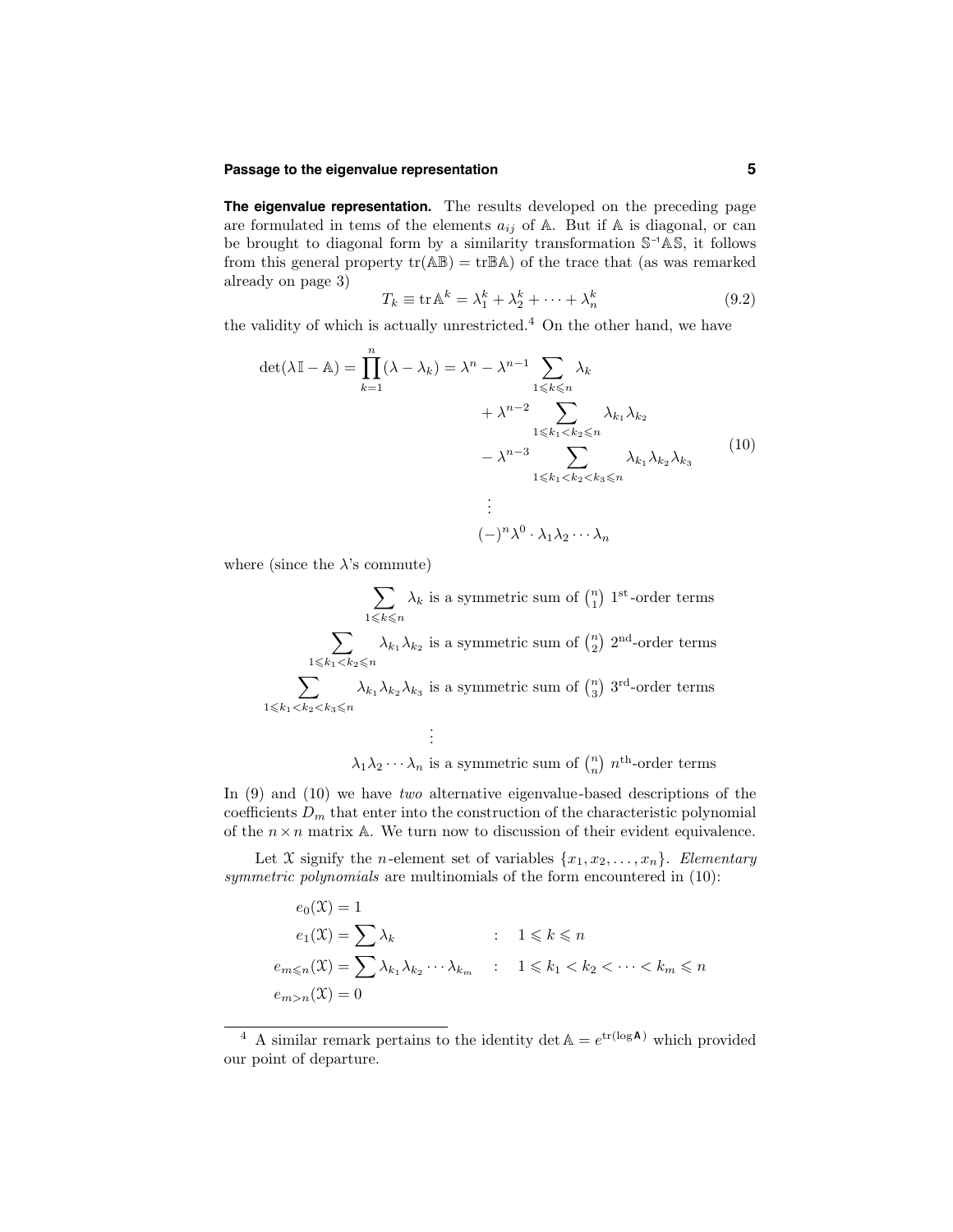#### **6 Newton & characteristic polynomials**

At (9.2) we encountered symmetric polynomials of the form

$$
p_k(\mathfrak{X}) = x_1^k + x_2^k + \dots + x_n^k \quad : \quad k^{\text{th}} \text{ power sum}
$$

Symmetric polynomials in the variables  $\mathfrak X$  exist in infinite variety.<sup>5</sup> The set of such objects is closed under addition and multiplication, so is a ring,  $\mathcal{R}_{\Upsilon}$ . The elementary symmetric functions  $e_i(\mathfrak{X}) : i = 0, 1, 2, \ldots, n$  ascquire special importance from the **fundamental theorem of symmetric polynomials**, which asserts<sup>6</sup> that every element  $q(\mathfrak{X}) \in \mathcal{R}_{\mathfrak{X}}$  admits of unique formulation as a polynomial combination of elementary polynomials:

$$
q(\mathfrak{X}) = P(e_0(\mathfrak{X}), e_1(\mathfrak{X}), \dots, e_n(\mathfrak{X}))
$$

**Contact with Newton.** Let  $\mathcal{L}$  signify the set of variables  $\{\lambda_1, \lambda_2, \ldots, \lambda_n\}$ . Reading from (10) and (9.1), which provide alternative descriptions of the  $D_k$  in the characteristic polynomial of the  $n$ -dimensional matrix  $A$ , we are in position now to write (for  $m = 1, 2, \ldots n$ )

$$
e_m(\mathcal{L}) = \frac{1}{m!} \begin{vmatrix} p_1(\mathcal{L}) & p_2(\mathcal{L}) & p_3(\mathcal{L}) & p_4(\mathcal{L} & \dots & p_m(\mathcal{L}) \\ 1 & p_1(\mathcal{L}) & p_2(\mathcal{L}) & p_13(\mathcal{L}) & \dots & p_{m-1}(\mathcal{L}) \\ 0 & 2 & p_1(\mathcal{L}) & p_2(\mathcal{L}) & \dots & p_{m-2}(\mathcal{L}) \\ 0 & 0 & 3 & p_1(\mathcal{L}) & \dots & p_{m-3}(\mathcal{L}) \\ \vdots & \vdots & \vdots & \vdots & \ddots & \vdots \\ 0 & 0 & 0 & 0 & \dots & p_1(\mathcal{L}) \end{vmatrix}
$$
(11.1)

and  $e_{m>n}(\mathcal{L})=0$ . Which, when spelled out (if we omit the arguments), read

$$
e_1 = p_1
$$
  
\n
$$
e_2 = \frac{1}{2!} [p_1^2 - p_2]
$$
  
\n
$$
e_3 = \frac{1}{3!} [p_1^3 - 3p_1p_2 + 2p_3]
$$
  
\n
$$
e_4 = \frac{1}{4!} [p_1^4 - 6p_1^2p_2 + 3p_2^2 + 8p_1p_3 - 6p_4]
$$
  
\n
$$
\vdots
$$
  
\n
$$
e_m = 0 \quad : \quad m > n
$$
\n(11.2)

Equations (11.2) are precisely the **Newton identities** that describe the elementary symmetric polynomials as polynomials in power sums, and so inform us that if as the fundamental theorem asserts–the polynomials  $e_m(\mathcal{L})$  provide an algebraic basis in  $\mathcal{R}_{\mathcal{L}}$  then so also do the polynomials  $p_k(\mathcal{L})$ . The equations (11.2) are

<sup>&</sup>lt;sup>5</sup> Take an arbitrary polynomial in variables  $\{x_1, x_2, \ldots, x_{m \le n}\}$ , hit it with  $\sum_{\mathcal{P}}$ , where  $\mathcal{P}$  is a permutation of the elements of  $\mathcal{X} \equiv \{x_1, x_2, \ldots, x_n\}.$ 

 $6$  See the Wikipedia article "Fundamental theorem of symmetric polynomials."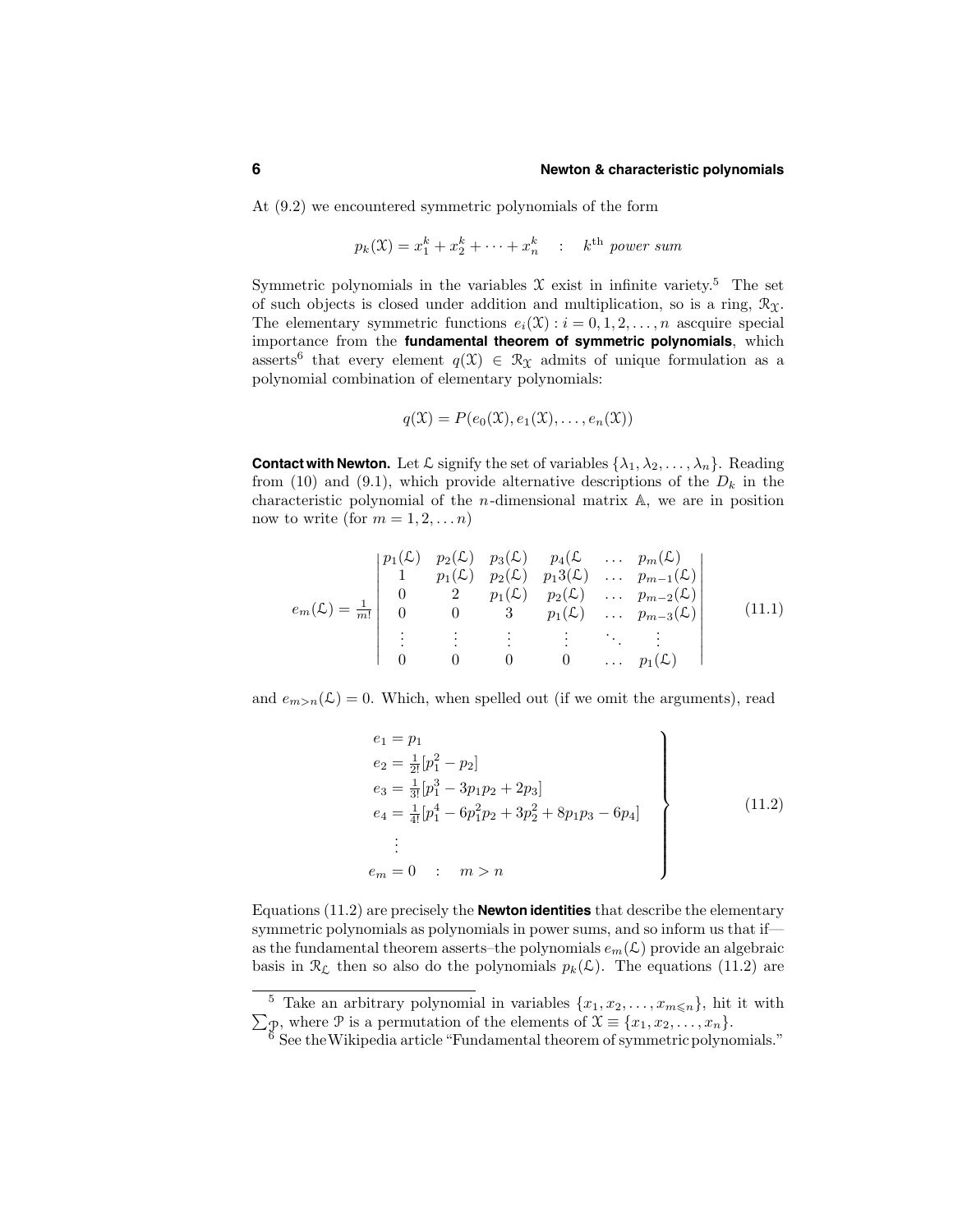#### **Contact with Newton 7**

equations (11.2) are usually obtained recursivly from

$$
e_1 = p_1
$$
  
\n
$$
2e_2 = e_1p_1 - p_2
$$
  
\n
$$
3e_3 = e_2p_1 - e_1p_2 + p_3
$$
  
\n
$$
4e_4 = e_3p_1 - e_2p_2 + e_1p_3 - p_4
$$
  
\n
$$
\vdots
$$
\n(12.1)

Recursive inversion of (11.2) or of (12.1) gives

$$
p_1 = e_1
$$
  
\n
$$
p_2 = e_1^2 - 2e_2
$$
  
\n
$$
p_3 = e_1^3 - 3e_1e_2 + 3e_3
$$
  
\n
$$
p_4 = e_1^4 - 4e_1^2e_2 + 4e_1e_3 + 2e_2^2 - 4e_4
$$
  
\n
$$
\vdots
$$
\n(12.2)

These are the Newton identities that had been obtained already in 1629 by Albert Girard.

Working from  $\det(\mathbb{I} - x\mathbb{A}) = \exp\{\text{tr}\log(\mathbb{I} - x\mathbb{A})\}$ , we on page 4 obtained a result that in terms of the symmetric functions  $e_m(\mathcal{L})$  and  $p_k(\mathcal{L})$  can be written

$$
\exp\left\{-p_1x - \frac{1}{2}p_2x^2 - \frac{1}{3}p_3x^3 - \dots\right\} = 1 - \frac{1}{1!}e_1x + \frac{1}{2!}e_2x^2 - \frac{1}{3!}e_3x^3 + \dots
$$

or

$$
\sum_{m=0}^{\infty} e_m x^m = \exp\left\{\sum_{k=1}^{\infty} (-)^{k+1} \frac{1}{k} p_k x^k \right\}
$$

which generates the identities  $(11.2)$ . Similarly, we have

$$
\sum_{k=1}^{\infty} (-)^{k+1} \frac{1}{k} p_k x^k = \log \left\{ \sum_{m=0}^{\infty} e_m x^m \right\}
$$

which generates (12.2).

**Concluding remarks.** Symmetric polynomials have been studied for nearly 400 years, so there is little fresh to be said about them, and nothing here can be said to be "fresh" except, perhaps, for my approach—from linear algebra,  $via$ the beautiful but nameless identity  $\det(\mathbb{I} - x\mathbb{A}) = \exp \{ \text{tr} \log(\mathbb{I} - x\mathbb{A}) \}$ .<sup>7</sup>

These pages can be dismissed as the sentimental indulgence of an old man, fruit of the confluence of three events of some importance to me in the span

<sup>7</sup> For a good survey of the subject, see, for example, the Wikipedia article "Newton's identities."